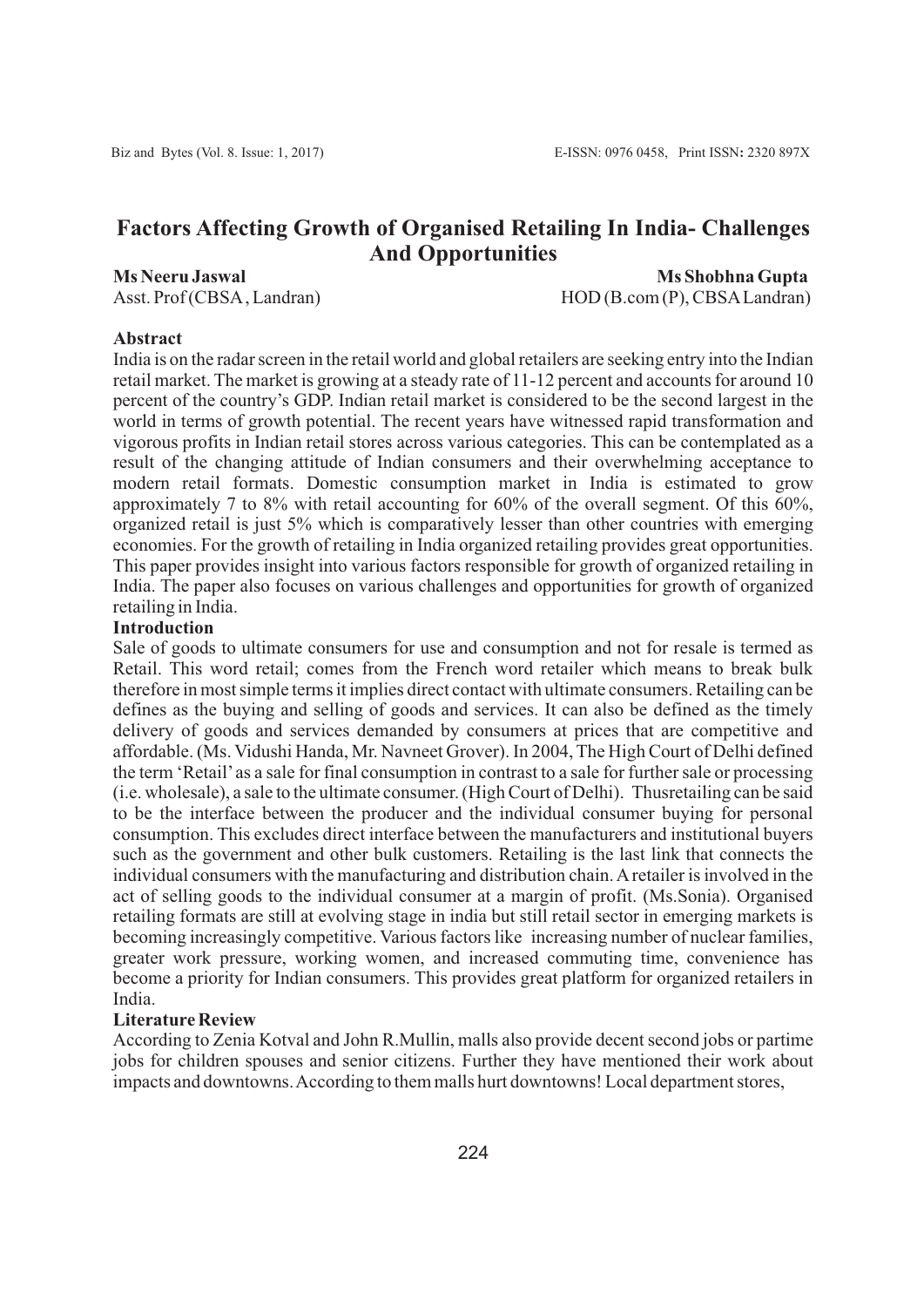unable to compete with the mall in terms of prices and variety will inevitably close. Family owned stores will suffer and few will survive the transition. Modern marketers are rediscovering the ancient mantras for success in corporate world and blending them with contemporary marketing practices. Long term survival and competitive advantage can only be attained by establishing an emotional bond with the customers. A shift is taking place from marketing to anonymous masses of customers to developing and managing relationships with more or less well known or at least some identified customers (Gronroos, 1994). Unless and until a retailer understands a specific class of factors that influences customers satisfaction, induces to develop this loyalty towards a particular retail format and liking for a particular buying behavior, a retailer cannot succeed in attracting consumers loyalty as well cannot retain a large number of customers for a long period.(Ellen Garbarino et al). The analysis of the study conducted by Kalirajan Kaliappa & Singh Kanhaiya, (2009) shows that consumers gain in terms of low pricing when they shop with corporate retailers. The study further reveals that from the consumers' perspective, expansion of organized retailing is preferred as different malls and corporate retailers compete with each other and stabilize prices.These results support the surprise findings of ICRIER1 (2008) study, which reveals that low income consumers save more than others through shopping at organized retail outlets, which is a result of targeted discount shopping. According to Vijaya et al., (2008) one of the winners in the unionization of the organized retailing are the consumers. The relationship between store attributes and retail format choice is also examined in the literature. Previous studies have shown that pricing, product assortment, and customer services are important factors in determining choice of format in the department store context (Arnold, 1997; Sparks, 1995). In addition, store environment and atmosphere appear to be influential in consumers'format decisions (Baker et al., 1994; Donovan et al., 1994). Fox et al., (2004) identified frequency of store promotion efforts and product assortment-related factors to be highly influential on format choice in the grocery sector. Interestingly, price was shown to be less influential. Generic factors such as location, ambience, reputation, customer service and the like, which meet the general shopping orientations such as the enjoyment that they seek or the convenience, which they look for while shopping are some of the guiding considerations to shop at malls (Levin et al., 2003). A majority of shopping malls in India are created to provide divergent benefits of shopping to consumers (Jhamb & Kiran 2012). Holbrook (1982) states that malls are attractive locations which facilitate social interactions and entertainment. Bloch et al. (1994) & Geuens et al. (2001) identified different patterns of the shopping malls habitat.

#### **Objectives of The Study**

- 1. To know various factors affecting the growth of organized retailing in India.
- 2. To study various challenges faced and opportunities available for growth of organized retailing in india.

#### **Reasearch Methodology**

The research design is descriptive in nature. Secondary data sources have been tapped efficiently and effectively. The paper is based on the use of previous research paper in the same field.

## **Factors affecting growth of organized retailing**

Organized retailing is a recent development. It is the outcome of socio¬economic factors. India is standing on the threshold of retail revolution. Retail Industry, one of the fastest changing and vibrant industries that, has contributed to the economic growth of our country. Within a very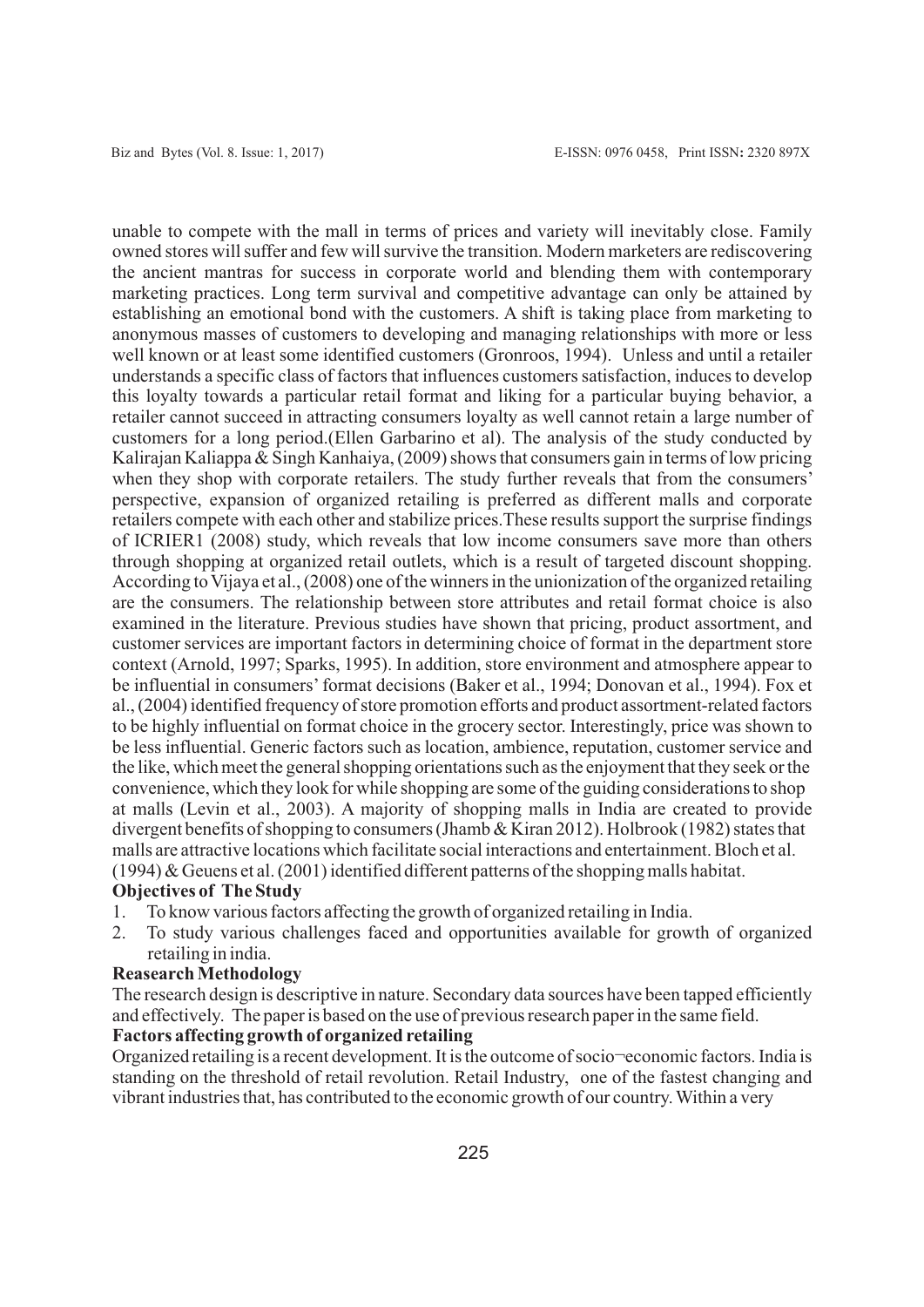short span of time, Indian retail industry has become the most attractive, emerging retail market in the world. Healthy economic growth, changing demographic profile, increasing disposable incomes, changing consumer tastes and preferences are some of the key factors that are driving growth in the organized retail market in India.

## **Growth of middle class consumers**

In India the number of middle class consumer is growing rapidly. With rising consumer demand and greater disposable income has given opportunity of retail industry to grow and prosper. They expect quality products at decent prices. Modern retailers offer a wide range of products and value added services to the customers. Hence this has resulted into growth of organized retailing in India. Growing consumerism would be a key driver for organized retail in India. Rising incomes and improvements in infrastructure are enlarging consumer markets and accelerating the convergence (meeting) of consumer tastes.

## **Increase in the number of working women**

Today the urban women are literate and qualified. They have to maintain a balance between home and work. The purchasing habit of the working women is different from the home maker. They do not have sufficient time for leisure and they expect everything under one roof. They prefer one-stop shopping Modern retail outlets therefore offers one store retailing.

#### **Value formoney**

Organized retail deals in high volume and are able to enjoy economies of large scale production and distribution. They eliminate intermediaries in distribution channel. Organized retailers offer quality products at reasonable prices. Example: Big Bazaar and Subhiksha. Opportunity for profit attracts more and more new business groups for entering in to this sector.

## **Emerging rural market:**

Today the rural market in India is facing stiff competition in retail sector also. The rural market in India is fast emerging as the rural consumers are becoming quality conscious. Thus due to huge potential in rural retailing organized retailers are developing new products and strategies to satisfy and serve rural customers. In India, Retail industry is proving the country's largest source of employment after agriculture, which has the deepest penetration into rural India.

## **Entry of corporate sector:**

Large business tycoons such as Tata's, Birla's, and Reliance etc. have entered the retail sector. They are in a position to provide quality products and entertainment. As the corporate – the Piramals, the Tatas, the Rahejas, ITC, S.Kumar's, RPG Enterprises, and mega retailers-Crosswords, Shopper's Stop, and Pantaloons race to revolutionize the retailing sector.

## **Entry of foreign retailers**

Indian retail sector is catching the interest of foreign retailers. Due to liberalization multinationals have entered out country through joint ventures and franchising. This further is responsible for boosting organized retailing.

### **Technological impact**

Technology is one of the dynamic factors responsible for the growth of organized retailing. Introduction of computerization, electronic media and marketing information system have changed the face of retailing. Organized retailing in India has a huge scope because of the vast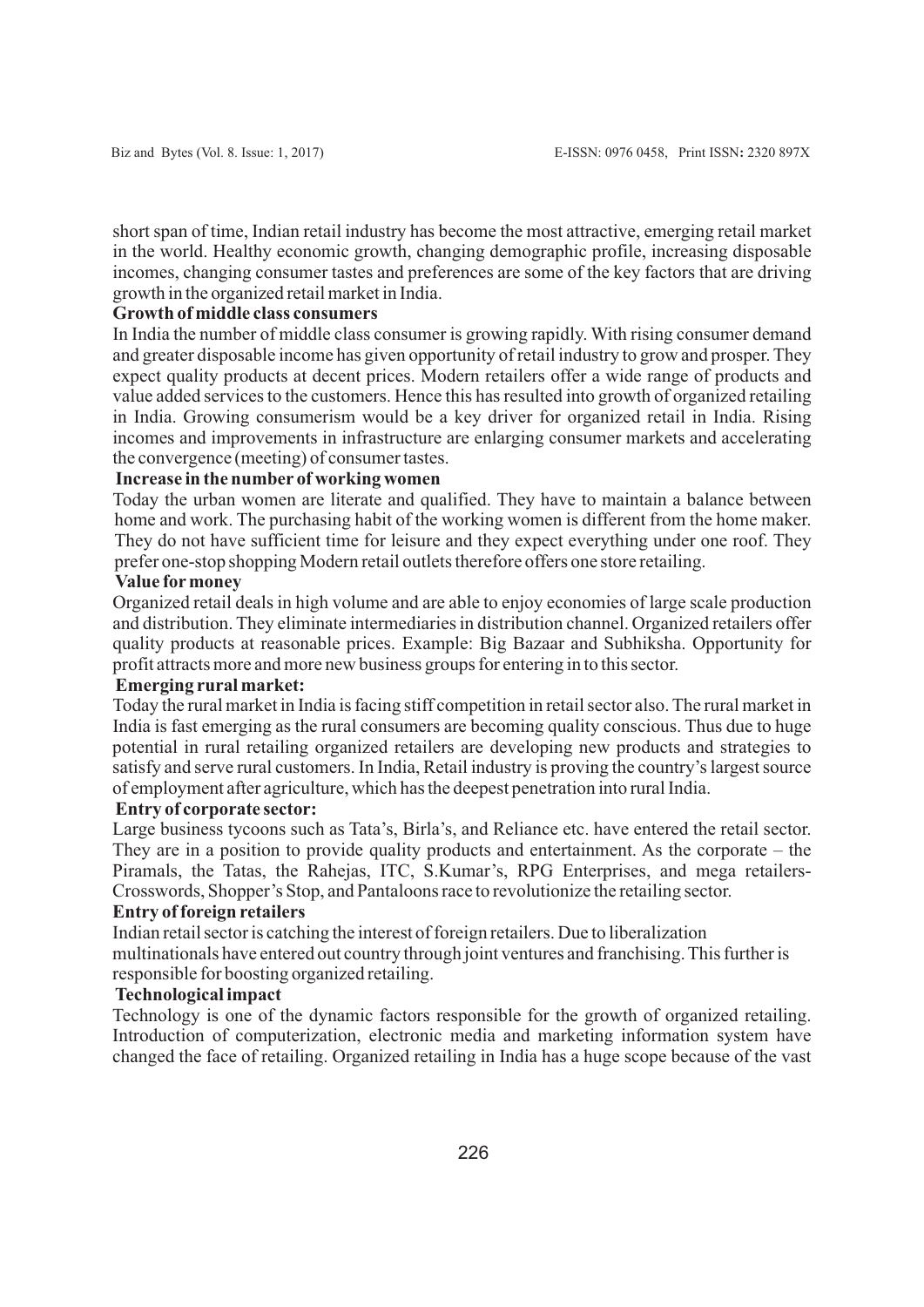market and the growing consciousness of the consumer about product quality and services. One of the major technological innovations in organised retailing has been the introduction of Bar Codes. With the increasing use of technology and innovation retailers are selling their products online with the help of Internet.

## **Rise in income:**

Increase in the literacy level has resulted into growth of income among the population. Such growth has taken place not only in the cities but also in towns and remote areas. As a result the increase in income has led to increase in demand for better quality consumer goods. Rising income levels and education have contributed to the evolution of new retail structure. Today, people are willing to try new things and look different, which has increased spending habits among consumer.

#### **Media explosion:**

There has been an explosion in media due to satellite television and internet. Indian consumers are exposed to the lifestyle of countries. Their expectations for quality products have risen and they are demanding more choice and money value services and conveniences.

## **Rise of consumerism**

With the emergence of consumerism, the retailer faces a more knowledgeable and demanding consumer. As the business exist to satisfy consumer needs, the growing consumer expectation as forced the retail organizations to change their format of retail trade. Consumer demand, convenience, comfort, time, location etc. are the important factors for the growth of organized retailing in India. The retail industry is divided into organized and un-organized sectors. Organized retailing refers to trading activities undertaken by licensed retailers, that is, those who are registered for sales tax, income tax, etc.

These include the corporate-backed hypermarkets and retail chains, and also the privately owned large retail businesses. Un-organized retailing, on the other hand, refers to the traditional formats of low-cost retailing, for example, the local kirana shops, owner manned general stores, paan/beedi shops, convenience stores, hand cart and pavement vendors.

It is important to understand how retailing works in our economy, and what role it plays in the lives of its citizens, from a social as well as an economic perspective. India still predominantly houses the traditional formats of retailing, that is, the local krana shop, I paan/beedi shop, hardware stores, weekly haats, convenience stores, and bazaars, which together form the bulk.

## **Challenges to organized retail development in India**

Since Retailing is not very old concept in India so the rate of growth is still slow in India. Various reasons for slowrate of growth of organized retailing in India can be summarized as under:

- 1. Existence of small shops (The kirayanas): Competition from unorganized sector is the major challenge against organized retailing .The small shops are mostly owner operated ,it requires very little investment and has very little taxes to pay all of which collectively pose challenge for organized retailing because organized retailing has big cost structure and yet they have to keep prices low so as to meet competition.
- 2. No recognition to Retailing: Retailing in India is not recognized as an industry which hinders the growth of retailing as no finances are available for its development & growth.
- 3. Highly priced Real Estate: The real estate prices are very high in India. The rent or lease of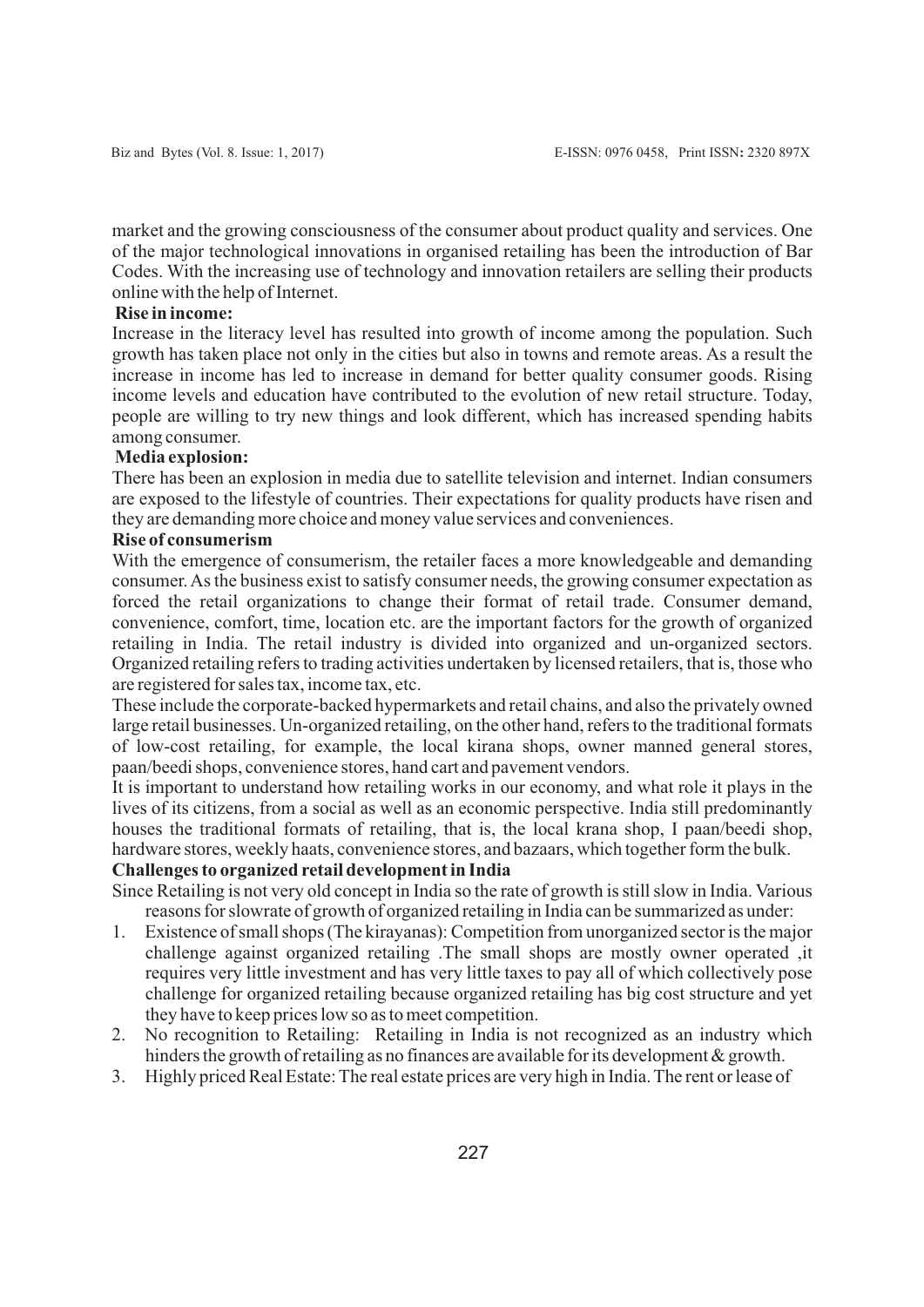property is so expensive that it reduces the profitability of a project and makes it difficult to find suitable properties in central locations for retail.

- 4. Stamp Duties: There is a very high stamp duty on transfer of properties which also hinders the process of growth. Stamp duty varies from state to state.
- 5. Lack of Infrastructure: poor roads and the lack of a cold chain infrastructure hamper the development of food and grocery retail in India.
- 6. Price War: There is a price war between different retail organizations. Every one is saying to provide goods at low cost and offers various promotional schemes. In such a case it is difficult to keep one's customers with oneself.( Dr. Shahid Akhter et al).
- 7. Lack of Skilled Manpower: Since In India there are very few courses specific to retailing in India. Graduates/ post undergraduates from other fields are recruited so there is lack of skilled manpower.
- 8. Policy Barriers: Since organized retail in India is managed by both the Ministries of Commerce & Consumer Affairs. While the Ministry of Commerce takes care of the retail policy, the Ministry of Consumer Affairs regulates retailing in terms of licenses and legislation. There is a need to govern retail operations through a single apex body. A single agency can take care of retail operations more effectively.
- 9. Channel Conflicts: Globally, retailers maintain a direct relationship with their suppliers. Due to the complex taxation structure and geographical spread of the country, most FMCG companies have developed regional distribution and re-distribution network. Cutting out the distribution network will hurt the operating structure of distributors.

## **Growth And Opportunities Of Retailing In India:**

The Indian retail trading has received Foreign Direct Investment (FDI) equity inflows totaling US\$ 537.61 million during April 2000–March 2016, according to the Department of Industrial Policies and Promotion (DIPP).

With the rising need for consumer goods in different sectors including consumer electronics and home appliances, many companies have invested in the Indian retail space in the past few months.

- International Finance Corporation (IFC), the investment arm of The World Bank, plans to invest up to Rs 134 crore (US\$ 19.86 million) in Kishore Biyani's Future Consumer Enterprises Ltd, which is expected to aid the company in driving its growth plans.
- Amazon India has opened six new fulfillment centres across Chennai, Coimbatore, Delhi, Jaipur and Mumbai, which will open up 5.5 million square feet of storage space for sellers on the marketplace who use the 'Fulfilled by Amazon'service.
- IKEA, the world's largest furniture retailer, plans to invest Rs 10,500 crore (US\$ 1.56 billion) to set up 25 stores across India and hire over 15,000 permanent employees and 37,500 temporary employees to assist in running its stores.
- Amazon Inc. has announced that the company would invest an additional US\$ 3 billion in India operations, thereby taking its committed investment in the country to over US\$ 5 billion.
- Aditya Birla Fashion and Retail Limited (ABFRL) has announced that it will acquire